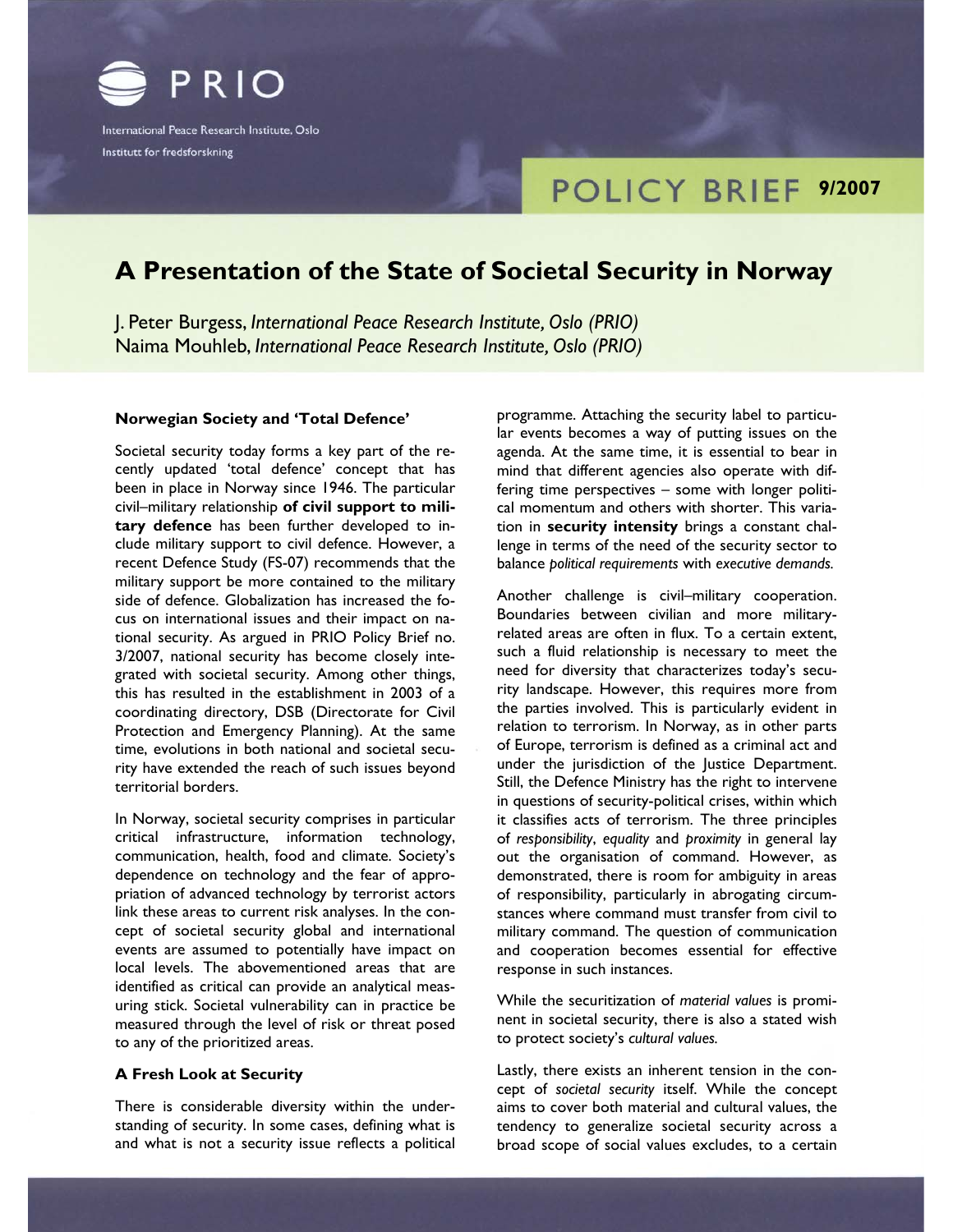degree, the value of the *individual,* as well as individual or isolated societal groups.

# **Invisible Values**

Norwegian social values are often articulated in terms of democratic culture, and democracy is often expressed as the ultimate security referent to be protected. Paradoxically, the protection of individuals in society or groups within society is not directly a part of the strategy, despite the obvious fact that it is individuals who make up society, and that individualism is often praised as a democratic value. This paradox forms the tacit background for much policymaking in security affairs. This is the case despite the fact that most scholarly literature highlights this problem as underlying and sustaining a wide variety of social groups' perceptions of insecurity. One can easily ask whether societal security is indeed adequately assured when there are groups that feel threatened by the establishment that is intended as the provider of security. Such groups can be political, ethnic, religious or generational, depending on circumstances. National and global events can affect these groups, or their perceptions as a group, as with communist groups during the Cold War or Muslim groups following the 2001 World Trade Centre attacks. The exclusive and exclusionary potential of societal security must be considered in policymaking.

# **Empirical and Ideational Components**

It is difficult to pinpoint the exact empirical and ideational components of Norwegian societal security, as official understandings vary from the very broad to the narrow. There are some elements, though, that are repeated and that may offer an outline. Revenues from oil and gas resources form the basis of the Norwegian standard of living in the future and give the state room to manoeuvre in the international arena. This is one critical empirical aspect. In terms of ideational components, there are two aspects that are visible across different conceptualizations. First is the sovereignty of the Norwegian state. The impact of Norway's colonial past and its delicate position during the Cold War is visible in the careful attention given to international diplomatic and strategic positioning. Second is a national image of an inherent Norwegian social democratic culture, with principles that are understood as highly concentrated, if not unique. Values often pointed to are egalitarianism, individualism and peacefulness.

# **Organizational Challenges in Norway**

Since the end of World War II, Norwegian preparedness has been built on a horizontal structure, with an extensive civilian support network for the military. With the increased reliance on societal security concepts, a number of security responsibilities have been centred in the civilian arena. These are executed by both military and civil administrations.

In matters of security political crises, command is referred to military control. Owing to the primacy of the military in national defence, this is understandable. However, the military may face a potential communication problem when it enters the civilian domain while maintaining a military operationalization that is not necessarily in line with civilian expectations of transparency and public access.

The new Defence Study, FS-07, places considerable emphasis on a more professional military, rather than one based on conscription. It suggests reforms that would revise the concept of 'total defence' – with a military less dependent upon civil support than previously – and limit the military's tasks in the civilian arena. This can be read as a wish to distance the military from the civil, which would represent a move away from current political aims for 'total defence'.

However, one might ask: where do the limits go? As framed in PC 17 and by DSB, societal security encompasses a wide variety of issues that at times have little in common. DSB issues warnings on issues as diverse as terrorism and material flaws in household products. The differentiation of tasks among Norwegian institutions corresponds to a significant differentiation in understandings of security in Norway. Gathering the threads of the concept of security in a new age of insecurity has become one of the central challenges of the new defence concept.

# **Total Defence**

In 2000, the Willoch Commission set out to determine the need for a reorganization of the 'total defence' system at a time when a number of voices were arguing for a more hierarchical and centralized system. The Commission's end report, *A Vulnerable Society,* resulted in some efforts to centralize the work of civil crisis management without taking away local responsibility. DSB (Directorate for Civil Protection and Emergency Planning) was founded in 2003 as part of this plan. DSB is under the jurisdiction of the Ministry of Justice and the Police, reporting on issues ranging from terrorism to various local societal concerns.

According to the ambitions of the 'total defence' concept, the two complementary parts of Norwegian security organization, the civil and the military, should cooperate more – for example, there should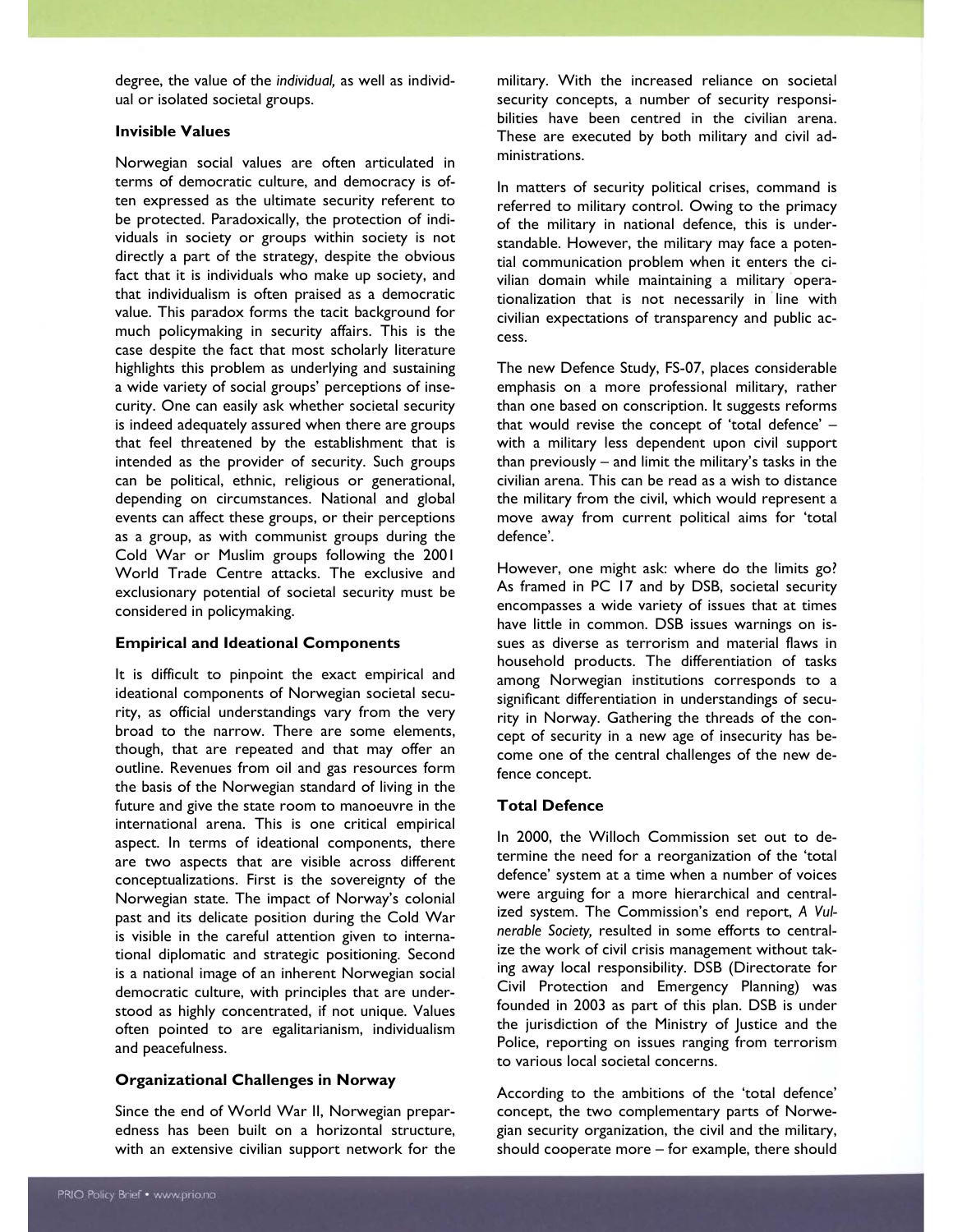be improved cooperation between military intelligence and police intelligence. In 2006, a large-scale crisis-management rehearsal was organized, comprising responses from all responsible parties. This was carried out to test local responses and responsibilities, as well as communication between civilian and military responders, both horizontally and vertically. The concluding report, *Øvelse Oslo 2006 – Evaluering,* revealed, among other things, a certain lack of communication between responding groups. This weak communication link demonstrates one of the challenges involved in the approach of sharing responsibilities between civilian and military actors, as well as between sectors. Basic understandings of the direction of command in civil–military operations also differ.

Furthermore, while PC17 focuses on societal issues, it relies heavily on one *particular source,* the FFI (Norwegian Defence Research Establishment), to provide information, threat assessments and evaluations. The FFI's principal analyses have used a technical and 'biological' approach for understanding and measuring risk and (in)security as objects present in society**.**

The result is that societal security is termed in a language close to the military establishment and technical analysis. Yet, the context of societal security is non-military and often non-technical. The human factor that is not included is critical for many of the identified risk areas such as radicalized societal groups. An alternative structuring, based on institutions linked to softer ends of societal security, can be envisaged in order to bridge this lacuna.

# **Norway at Risk**

Norway perceives itself as *low at risk*, yet the discourse on security in Norway has a high profile. The closer an event is to Norway, either geographically or culturally, the more elevated the intensity of the discourse within Norway. In other words, events need not take place in Norway in order for them to become visible and relevant. So, Norway prepares itself for different eventualities. DSB performs a multitude of rehearsals (response to potential scenarios and incidents), supervisions and evaluations of what may be said to be internationally recognized risk areas, including evaluation of critical infrastructure – that is, infrastructure that society is heavily reliant on in order to maintain itself and function. Some of DSB's recent activities have included evaluating national electrical systems, organizing a terrorist attack response rehearsal, and testing crisis communication systems. On the other side of the security executive, the military participates in international interventions and operations that are politically, if not directly, connected to societal and national security. The military may therefore also experience 'risk' differently than the civil administration.

### **A Hub for New Security Knowledge**

DSB regularly publishes its reports on and evaluations of different societal concerns. This publishing is part of the political drive for a more open security dialogue. One consequence may be the identifications of risk areas, but also the communication of the state as a constant evaluating body of security, risk and threat. This may generate a sense that society is insecure even when PC 17 and DSB state that it is the low level of risk that provides opportunities to test identifiable security scenarios.

What is essential to underscore is that, in an era where popular, political and strategic perceptions of insecurity in Norway tend toward an intermixing of societal and strategic security questions, DSB represents a hub or meeting place of security knowledge. DSB and the Joint Operative Headquarters (FOKH) alternate yearly in chairing the Central Forum for Total Defence, while the National Security Authority (NSM) reports to both the Justice and Defence departments on the civil and military sectors, respectively. DSB possesses the analytical standpoint for a more unified implementation of an increasing hybrid form of security knowledge. It is also important to note that the military and information networks (PST and military intelligence) are not transparency-oriented. The articulation of security can therefore be expected to come, to a large extent, from DSB.

However, DSB does not measure any element of insecurity raised by securitization. Neither does DSB move beyond the understanding of security or vulnerability as objects in society.

#### **Globalization and Democracy**

In PC 17, Norwegian security thinking is presented as a total concept that can respond at any point to a given threat and that is also suited to identifying security issues that would be commonly handled by *civilian departments*. An international ideational feature is also stressed, namely, that while international events may have an impact on security at a specific time, such events must not affect the organizational structure of security. Yet, Norway relies on alliances to help protect its sovereignty, which commits the state to non-national policies. Norway's traditional policy is one that adheres to the conviction that the *advancement of democracy* has a long-term positive effect on security. At the same time, lack of democracy elsewhere is not considered a direct threat to Norway. *Preparedness* is thus